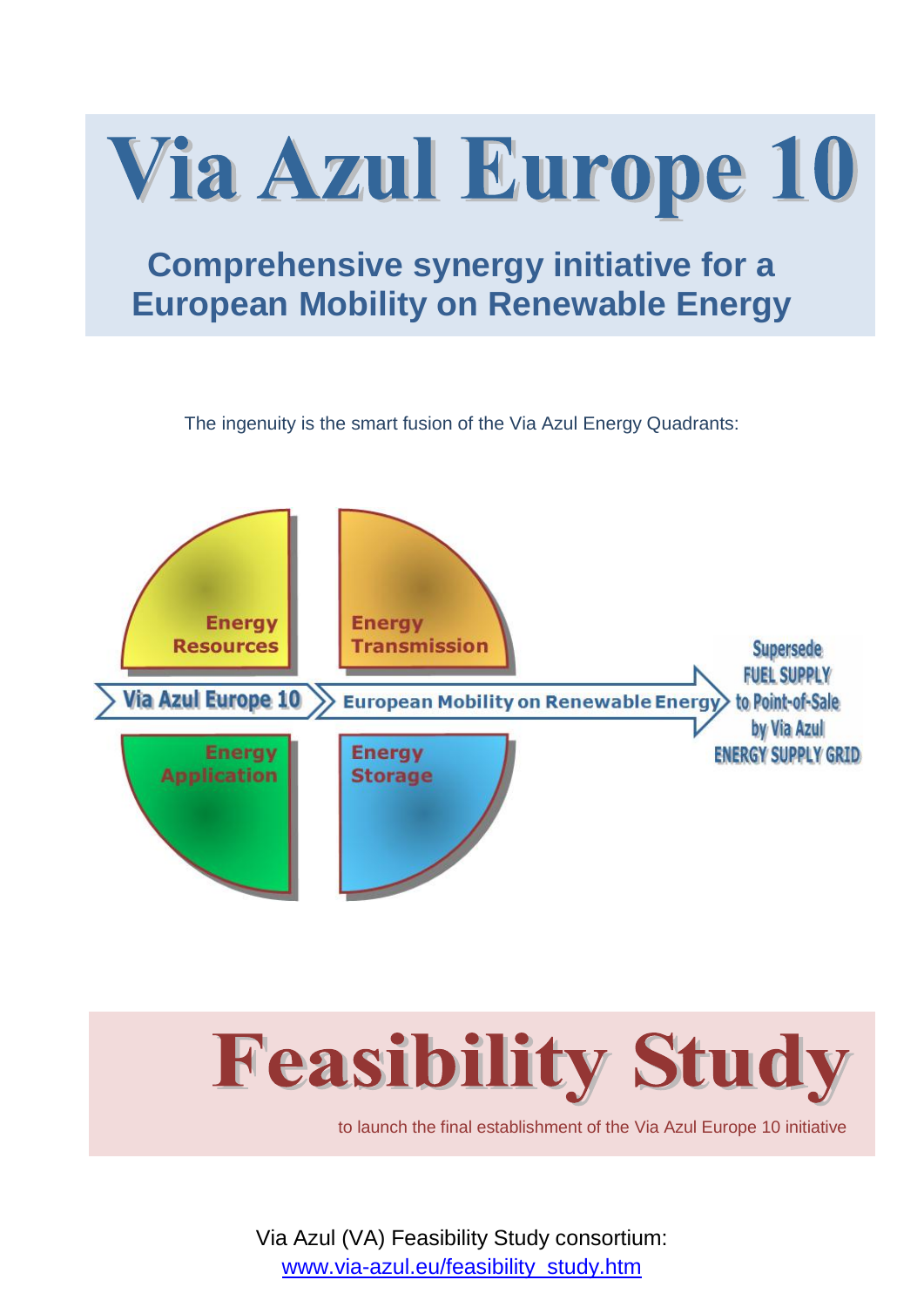## **Via Azul Europe 10**

**The initiative harmonizes & merges the critical masses of:**



## **Move ELECTRICAL ENERGY to Point-of-Sale - NOT FUELS!**

Via Azul (VA) Feasibility Study consortium: www.via-azul.eu/feasibility\_study.htm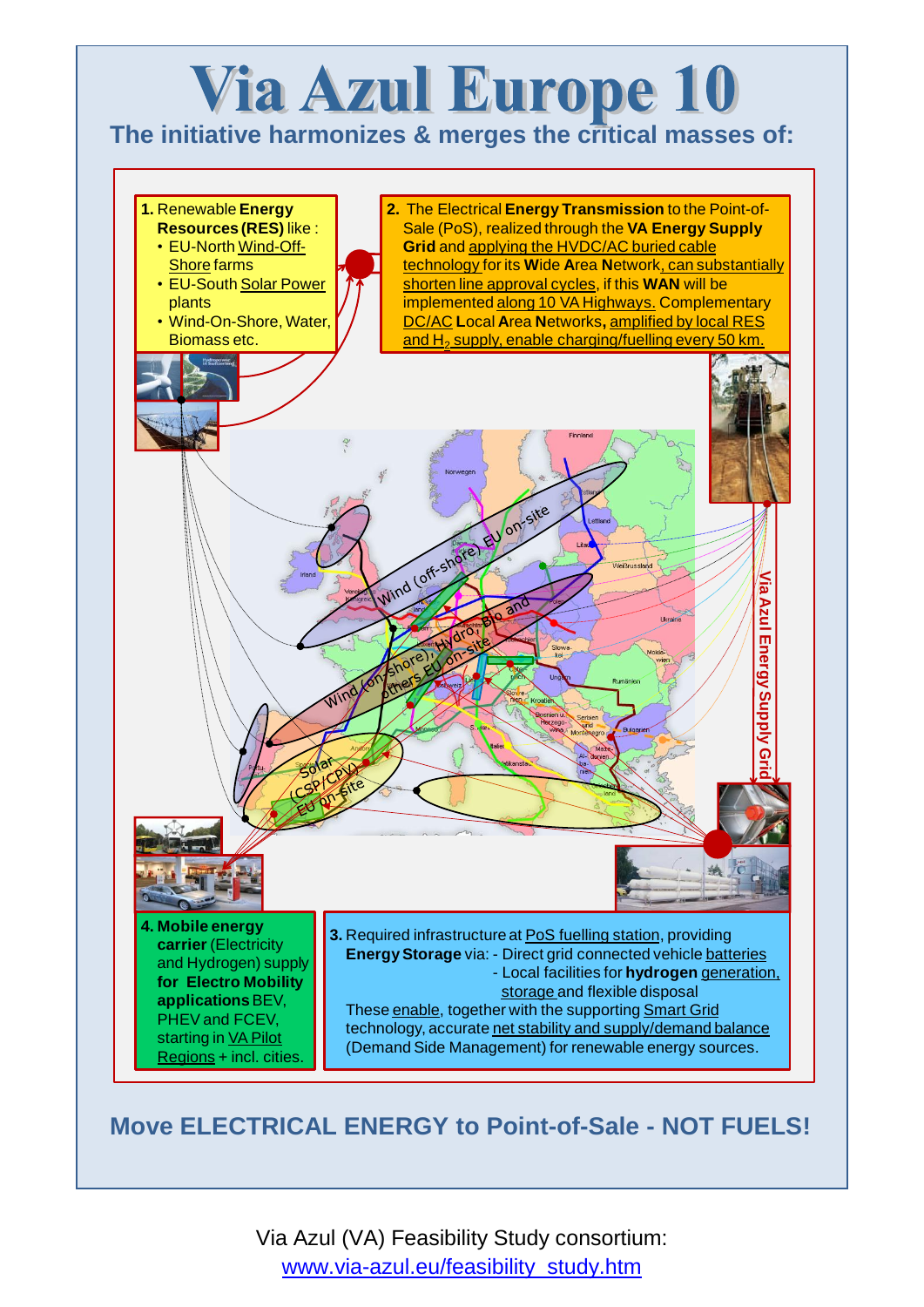## **VA Key Figures 6 Mars 2018 VA Roadmap** Local extension networks **Total investments**  $\sim$ 30.000 Mio Euro\* **Total CO2**  $\sim$  4.000.000 t/year\* European rollout on 10 initial VA highways reductions Network of fuelling  $~1.665*$

(2 electrolysers each)

 $\sim$ 33.000 km<sup>\*</sup>

(50 MW each)

 $~55*$ 

stations / 50 km

**Concentrating Solar** 

Highway cable

Proof of concept in (5) VA Pilot Regions

Energy Supply Grid: Connect renewable sources with Point-of-Sales



Via Azul (VA) Feasibility Study consortium: www.via-azul.eu/feasibility\_study.htm